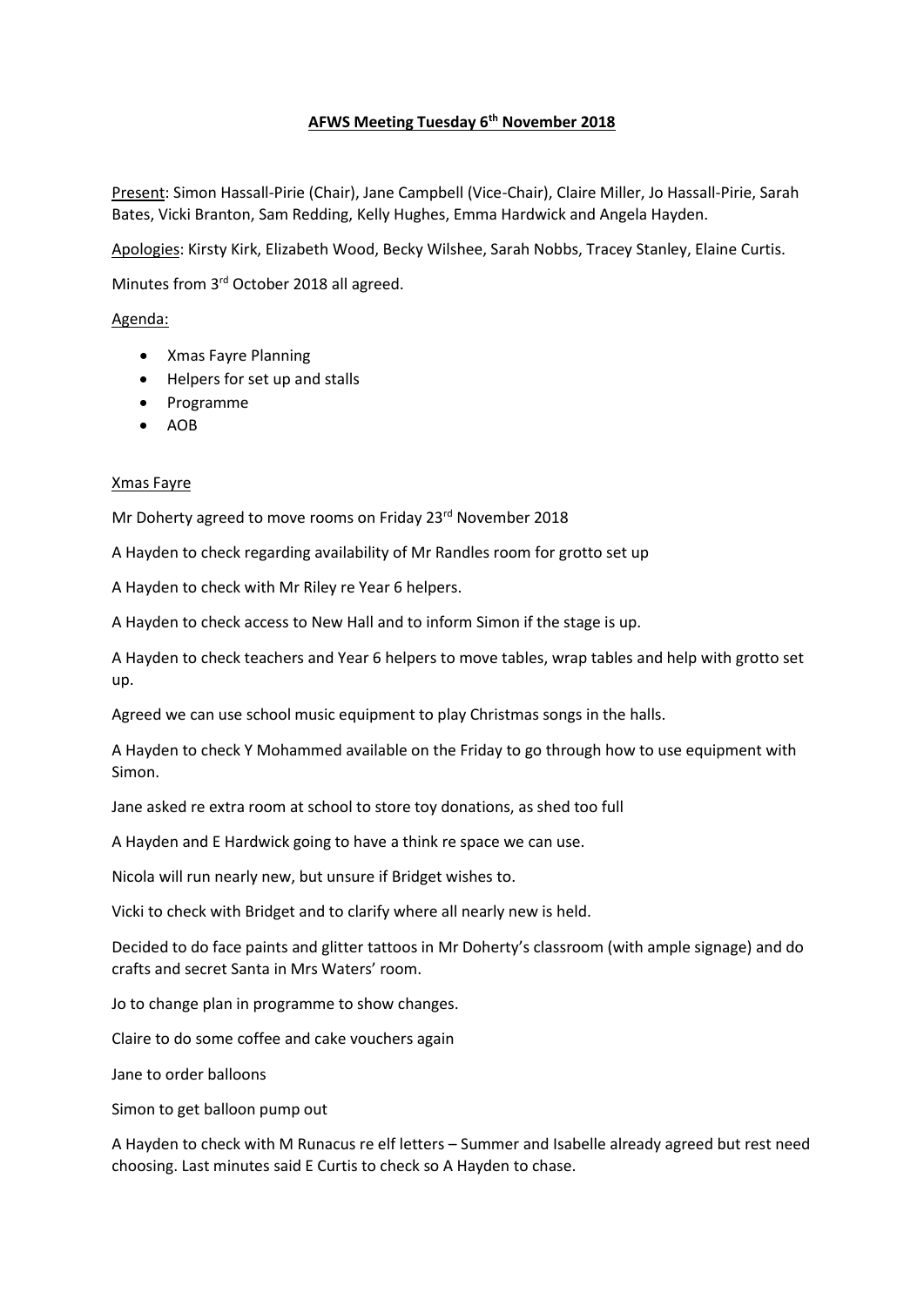Need 50 girls and 50 boys prizes for tombolas – Everyone to look out for prizes at £1 or less

Sam R to check John Pye and look at Warehouse for tombola prizes.

Claire to get Sam a copy of an invoice or something with charity number on to set up whole sale account.

Sam R to sort selection boxes for party day on 20<sup>th</sup> December 2018.

Jon B to check all grotto set up with Mr Randles so we have someone who knows how to do it in future years.

A Hayden to check re school closing and opening times for Fayre. School needs to be locked around pm on Friday 23<sup>rd</sup> November and opened around 8.30am on Saturday 24<sup>th</sup> November 2018.

Year 1 doing cakes. A Hayden to do plastic plates again with notes on for all Year 1 to take home and fill. Jo to get the plates to A Hayden.

Jo to email office re sending out message about the Bake Off.

Spoke about asking walking bus to bring donations in the week before.

Jo to check with John German if picked a winner for design the front cover competition and re sponsorship.

#### Helpers for stall and set up

Gaps for helpers – Adult envelope, Hook a Snowman, Bauble game

Secret present room – need someone to cover it – A Hayden to check if staff will cover it.

A Hayden and Tracey to do booze or lose

Kirsty arranged for Mrs Poynton and Dr Welchman to oversee year 6 games.

Vicki to do Christmas crafts

Jo to put message on Facebook re stall gaps and for helpers for Friday pm set up.

Entrance – AFWS to share. Claire to do early shift, so can then move on to Treasurer duties. Mark B and Sam R to do entrance too.

Sarah B to do Christmas decorations on table in front of the curtains in the main hall.

Grotto – Need more adult helpers for grotto, only Angela Gretton so far. Need 3 more helpers. Check if Kirsty is helping in there

Santas – Andy Gretton to do  $1<sup>st</sup>$  shift

Ian Blake to do 2nd shift

Kirsty's Dad – check which shift best.

Simon to check with Wayne and Mr Fargar about being Santa

Helpers for Friday am – Jo HP, Vicki B, Sarah B, Claire M – Sarah B to check with Sarah N re availability.